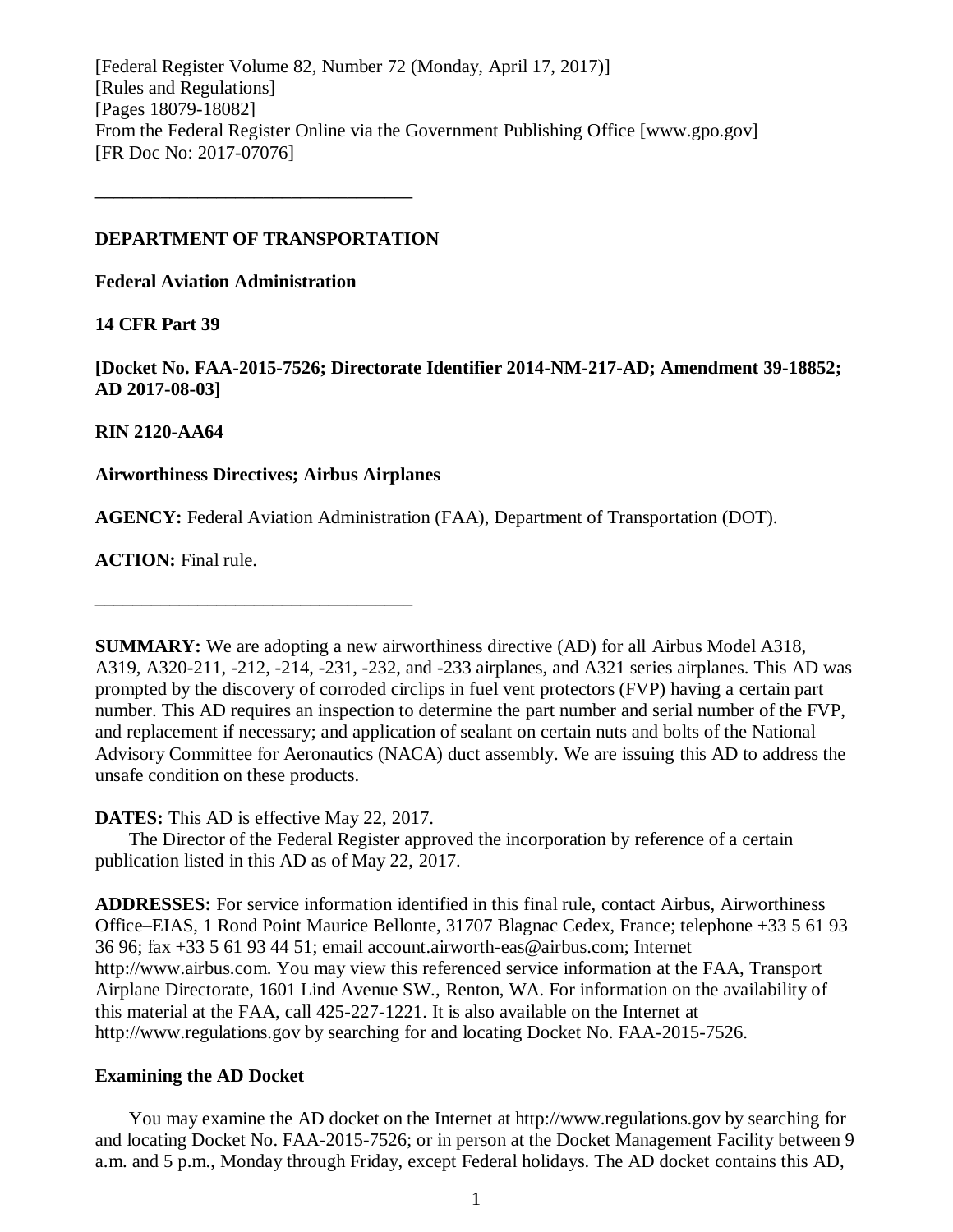the regulatory evaluation, any comments received, and other information. The street address for the Docket Office (telephone 800-647-5527) is Docket Management Facility, U.S. Department of Transportation, Docket Operations, M-30, West Building Ground Floor, Room W12-140, 1200 New Jersey Avenue SE., Washington, DC 20590.

**FOR FURTHER INFORMATION CONTACT:** Sanjay Ralhan, Aerospace Engineer, International Branch, ANM-116, Transport Airplane Directorate, FAA, 1601 Lind Avenue SW., Renton, WA 98057-3356; telephone 425-227-1405; fax 425-227-1149.

### **SUPPLEMENTARY INFORMATION:**

### **Discussion**

We issued a supplemental notice of proposed rulemaking (SNPRM) to amend 14 CFR part 39 by adding an AD that would apply to all Airbus Model A318, A319, A320-211, -212, -214, -231, -232, and -233 airplanes, and A321 series airplanes. The SNPRM published in the Federal Register on October 21, 2016 (81 FR 72748) ("the SNPRM"). We preceded the SNPRM with a notice of proposed rulemaking (NPRM) that published in the Federal Register on December 23, 2015 (80 FR 79742) ("the NPRM"). The NPRM proposed to require an inspection to determine the part number and serial number of the FVP, and replacement if necessary. The NPRM was prompted by the discovery of corroded circlips in FVPs having a certain part number. The SNPRM proposed to require an additional action for sealant application on some nuts and bolts on the NACA duct assembly, and to provide a grace period to the compliance time. We are issuing this AD to detect and correct corroded circlips. Such corrosion could lead to failure of the circlips and consequent movement of the FVP and result in a reduction of the flame protector capability of the FVP cartridge, which could result in damage to the airplane in case of lightning impact or fire on the ground.

The European Aviation Safety Agency (EASA), which is the Technical Agent for the Member States of the European Union, has issued AD 2016-0114, dated June 15, 2016; corrected June 23, 2016 (referred to after this as the Mandatory Continuing Airworthiness Information, or "the MCAI"), to correct an unsafe condition for all Airbus Model A318, A319, A320-211, -212, -214, -231, -232, and -233 airplanes, and A321 series airplanes. The MCAI states:

On each aeroplane wing, a NACA duct assembly is installed, including a Fuel Vent Protector (FVP) which is used as flame arrestor. This FVP is maintained in its NACA duct assembly by a circlip (also known as C-clip). Following a wing water pressure test, the FVP is removed and dried with heat. During an inspection after this test, several circlips were reported to be discoloured. Investigation revealed that a batch of circlips fitted on some FVP Part Number (P/N) 786073-1-0 have an increased risk of corrosion due to a manufacturing quality issue.

This condition, if not detected and corrected, could lead to circlip failure and consequent FVP movement, reducing the flame protector capability of the FVP cartridge, possibly resulting in damage to the aeroplane in case of lightning impact or fire on ground.

Airbus issued Service Bulletin (SB) A320-28-1221, providing instructions for identification by serial number  $(s/n)$  and removal from service of the affected FVP  $P/N$ 786073-1-0, and EASA issued AD 2014-0234, later revised, to require those actions and to implement installation requirements for the FVP.

After that [EASA] AD was issued, one step in the FVP re-installation instructions was identified as missing. Consequently, Airbus revised SB A320-28-1221 to provide instructions for sealant installation on some nuts and bolts on the NACA duct assembly.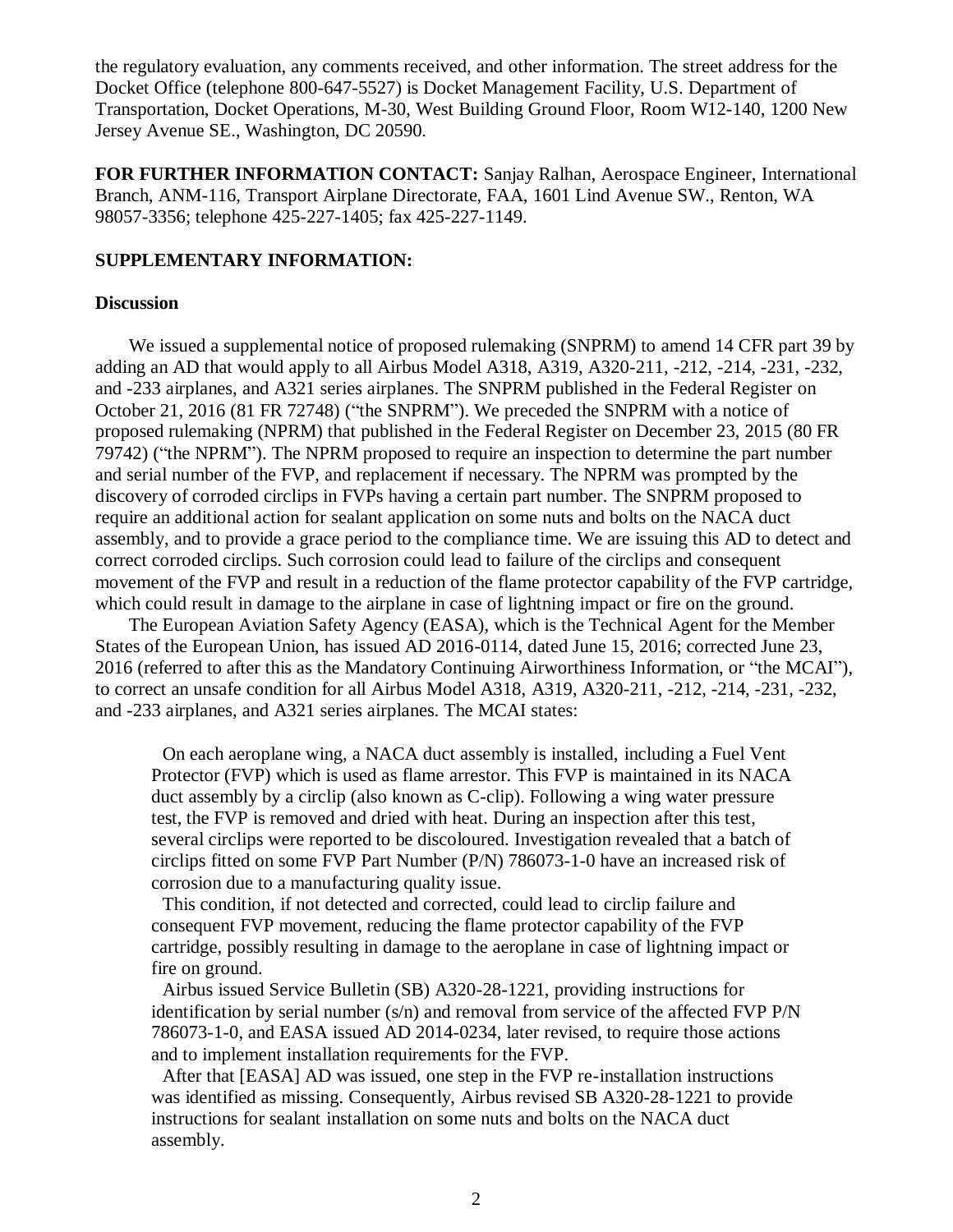For the reasons described above, this [EASA] AD retains the requirements of EASA AD 2014-0234R1, which is superseded, and requires additional work for aeroplanes already modified in accordance with Airbus SB A320-28-1221 original issue or Revision 01.

You may examine the MCAI in the AD docket on the Internet at http://www.regulations.gov by searching for and locating Docket No. FAA-2015-7526.

### **Comments**

We gave the public the opportunity to participate in developing this AD. We received no comments on the SNPRM or on the determination of the cost to the public.

### **Conclusion**

We reviewed the relevant data and determined that air safety and the public interest require adopting this AD as proposed except for minor editorial changes. We have determined that these minor changes:

- Are consistent with the intent that was proposed in the SNPRM for correcting the unsafe condition; and
- Do not add any additional burden upon the public than was already proposed in the SNPRM.

# **Related Service Information Under 1 CFR Part 51**

Airbus has issued Service Bulletin A320-28-1221, Revision 02, dated January 11, 2016. The service information describes procedures for inspecting the FVP to determine the part number and serial number, replacing any affected FVP, and applying sealant to the nuts and bolts of the NACA duct assembly. This service information is reasonably available because the interested parties have access to it through their normal course of business or by the means identified in the ADDRESSES section.

# **Costs of Compliance**

We estimate that this AD affects 7 airplanes of U.S. registry. We also estimate that it will take about 19 work-hours per product to comply with the new basic requirements of this AD. The average labor rate is \$85 per work-hour. Required parts will cost about \$25,640 per product. Based on these figures, we estimate the cost of this AD on U.S. operators to be \$190,785, or \$27,255 per product.

# **Authority for This Rulemaking**

Title 49 of the United States Code specifies the FAA's authority to issue rules on aviation safety. Subtitle I, section 106, describes the authority of the FAA Administrator. "Subtitle VII: Aviation Programs," describes in more detail the scope of the Agency's authority.

We are issuing this rulemaking under the authority described in "Subtitle VII, Part A, Subpart III, Section 44701: General requirements." Under that section, Congress charges the FAA with promoting safe flight of civil aircraft in air commerce by prescribing regulations for practices, methods, and procedures the Administrator finds necessary for safety in air commerce. This regulation is within the scope of that authority because it addresses an unsafe condition that is likely to exist or develop on products identified in this rulemaking action.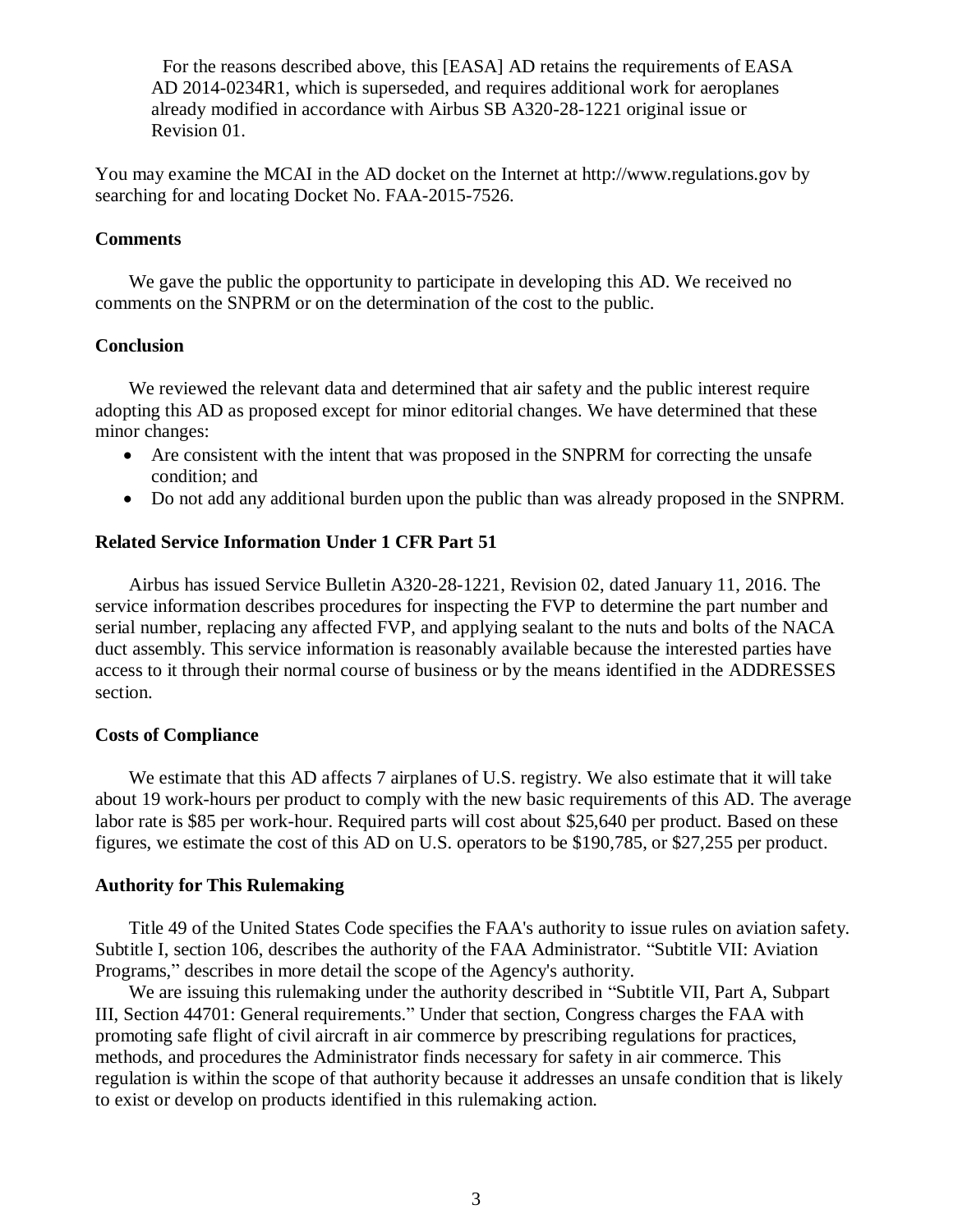# **Regulatory Findings**

We determined that this AD will not have federalism implications under Executive Order 13132. This AD will not have a substantial direct effect on the States, on the relationship between the national government and the States, or on the distribution of power and responsibilities among the various levels of government.

For the reasons discussed above, I certify that this AD:

1. Is not a "significant regulatory action" under Executive Order 12866;

2. Is not a "significant rule" under the DOT Regulatory Policies and Procedures (44 FR 11034, February 26, 1979);

3. Will not affect intrastate aviation in Alaska; and

4. Will not have a significant economic impact, positive or negative, on a substantial number of small entities under the criteria of the Regulatory Flexibility Act.

# **List of Subjects in 14 CFR Part 39**

Air transportation, Aircraft, Aviation safety, Incorporation by reference, Safety.

# **Adoption of the Amendment**

Accordingly, under the authority delegated to me by the Administrator, the FAA amends 14 CFR part 39 as follows:

# **PART 39–AIRWORTHINESS DIRECTIVES**

1. The authority citation for part 39 continues to read as follows:

Authority: 49 U.S.C. 106(g), 40113, 44701.

# **§ 39.13 [Amended]**

2. The FAA amends § 39.13 by adding the following new airworthiness directive (AD):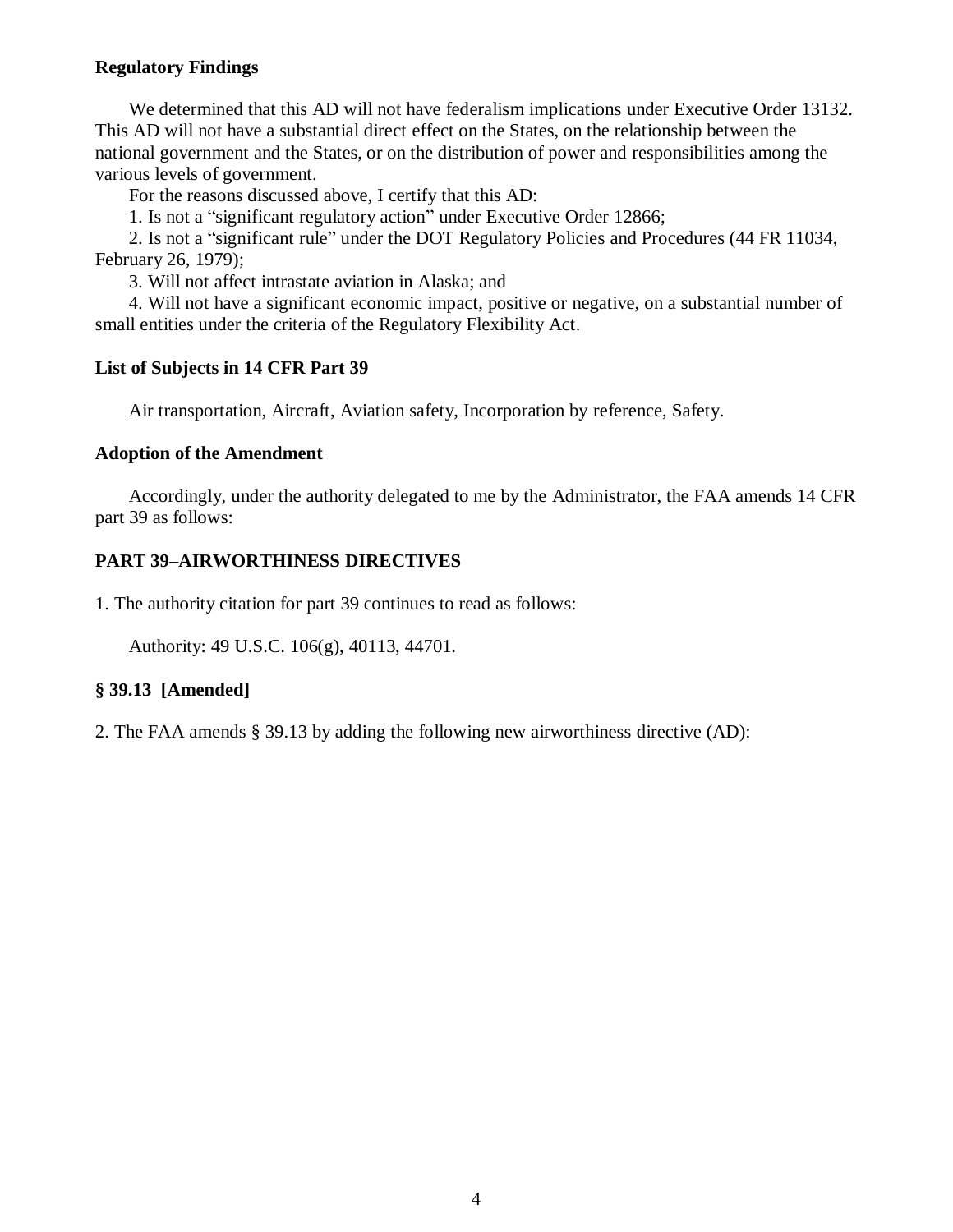

# **AIRWORTHINESS DIRECTIVE**

# **www.faa.gov/aircraft/safety/alerts/**

www.gpoaccess.gov/fr/advanced.html

**2017-08-03 Airbus:** Amendment 39-18852; Docket No. FAA-2015-7526; Directorate Identifier 2014-NM-217-AD.

### **(a) Effective Date**

This AD is effective May 22, 2017.

# **(b) Affected ADs**

None.

# **(c) Applicability**

This AD applies to the airplanes specified in paragraphs  $(c)(1)$ ,  $(c)(2)$ ,  $(c)(3)$ , and  $(c)(4)$  of this AD, certificated in any category, all manufacturer serial numbers.

- (1) Airbus Model A318-111, -112, -121, and -122 airplanes.
- (2) Airbus Model A319-111, -112, -113, -114, -115, -131, -132, and -133 airplanes.
- (3) Airbus Model A320-211, -212, -214, -231, -232, and -233 airplanes.
- (4) Airbus Model A321-111, -112, -131, -211, -212, -213, -231, and -232 airplanes.

# **(d) Subject**

Air Transport Association (ATA) of America Code 28, Fuel.

# **(e) Reason**

This AD was prompted by the discovery of corroded circlips in fuel vent protectors (FVP) having a certain part number. We are issuing this AD to detect and correct corroded circlips. Such corrosion could lead to failure of the circlips and consequent movement of the FVP and result in a reduction of the flame protector capability of the FVP cartridge, which could result in damage to the airplane in case of lightning impact or fire on the ground.

# **(f) Compliance**

Comply with this AD within the compliance times specified, unless already done.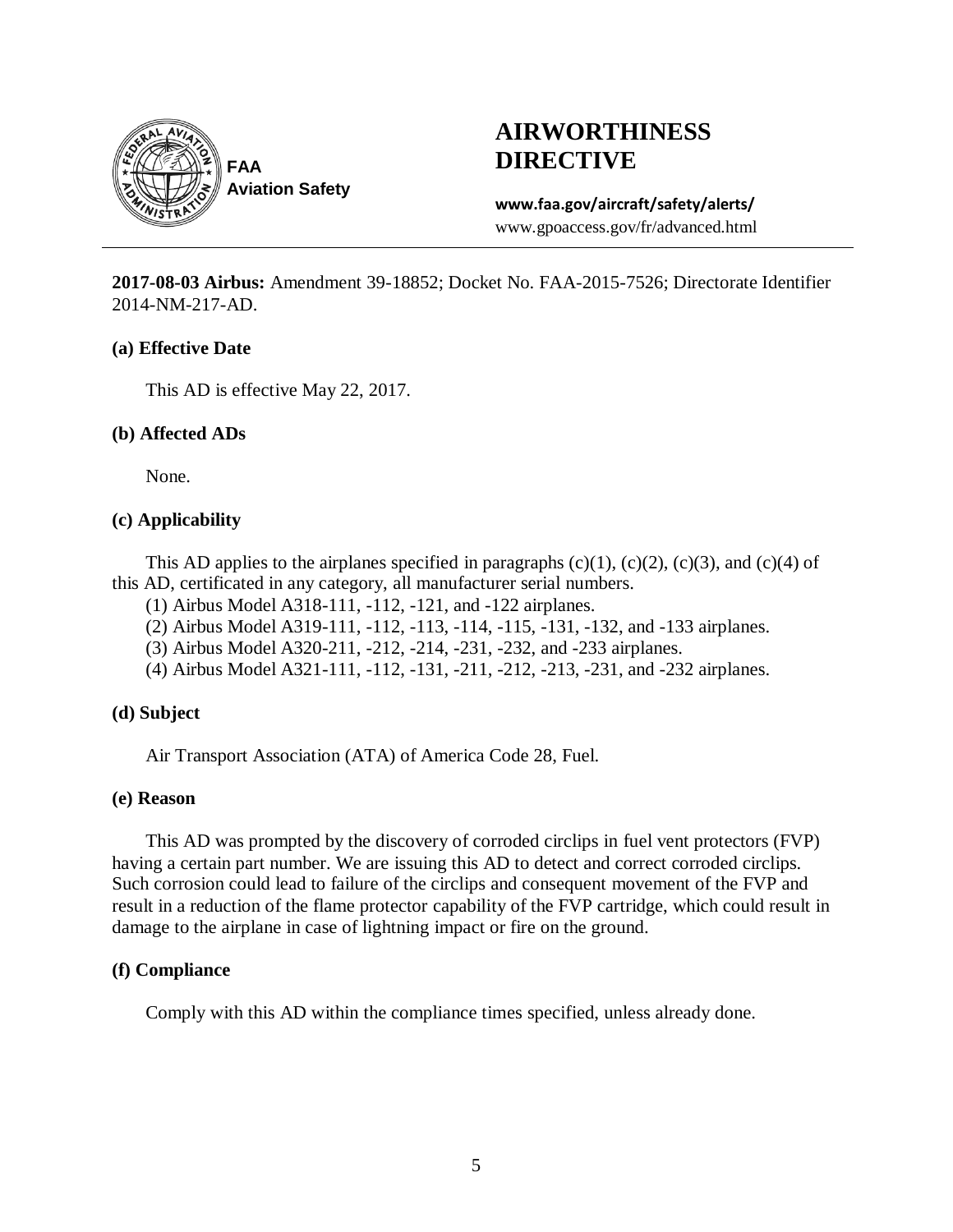# **(g) Inspection of FVP and Corrective Action**

For airplanes having a manufacturer serial number specified in figure 1 to paragraphs (g) and (i) of this AD: At the time specified in paragraph (h) of this AD, do an inspection to determine the part number and serial number of the FVP. If the FVP has part number (P/N) 786073-1-0 with a serial number that is specified in figure 2 to paragraphs (g) and (i) of this AD, and the FVP is not marked "Amdt B," replace the FVP with a serviceable part, at the time specified in paragraph (h) of this AD, in accordance with the Accomplishment Instructions of Airbus Service Bulletin A320-28-1221, Revision 02, dated January 11, 2016. A review of airplane maintenance records is acceptable in lieu of this inspection if the part number and serial number of the FVP can be conclusively determined from that review.

| Figure 1 to Paragraphs (g) and (i) of This AD-Affected Airplane Manufacturer Serial |
|-------------------------------------------------------------------------------------|
| <b>Numbers</b>                                                                      |

| 5438 | 5461                        | 5485 through 5488 inclusive | 5536 |
|------|-----------------------------|-----------------------------|------|
| 5441 | 5463                        | 5490 through 5493 inclusive | 5539 |
| 5444 | 5464                        | 5495 through 5505 inclusive | 5541 |
| 5445 | 5469                        | 5507 through 5515 inclusive | 5544 |
| 5447 | 5473 through 5478 inclusive | 5517                        | 5547 |
| 5457 | 5481                        | 5518                        | 5551 |
| 5459 | 5482                        | 5520 through 5527 inclusive | 5553 |
| 5460 | 5483                        | 5530                        | 5556 |

| Figure 2 to Paragraphs (g) and (i) of This AD–Affected Serial Numbers for Part Number |  |  |  |  |
|---------------------------------------------------------------------------------------|--|--|--|--|
| 786073-1-0                                                                            |  |  |  |  |
| [Manufactured during August 2012]                                                     |  |  |  |  |

| Serial No. 786073IN0xxxx (xxxx indicates the last four<br>digits) |      |      |      |      |      |  |  |
|-------------------------------------------------------------------|------|------|------|------|------|--|--|
| 3752                                                              | 3821 | 3868 | 3911 | 3966 | 4010 |  |  |
| 3753                                                              | 3826 | 3871 | 3914 | 3967 | 4011 |  |  |
| 3754                                                              | 3827 | 3874 | 3922 | 3969 | 4013 |  |  |
| 3755                                                              | 3829 | 3877 | 3925 | 3971 | 4017 |  |  |
| 3756                                                              | 3830 | 3878 | 3927 | 3972 | 4019 |  |  |
| 3757                                                              | 3833 | 3882 | 3930 | 3977 | 4023 |  |  |
| 3758                                                              | 3834 | 3893 | 3937 | 3978 | 4024 |  |  |
| 3759                                                              | 3836 | 3897 | 3938 | 3980 | 4025 |  |  |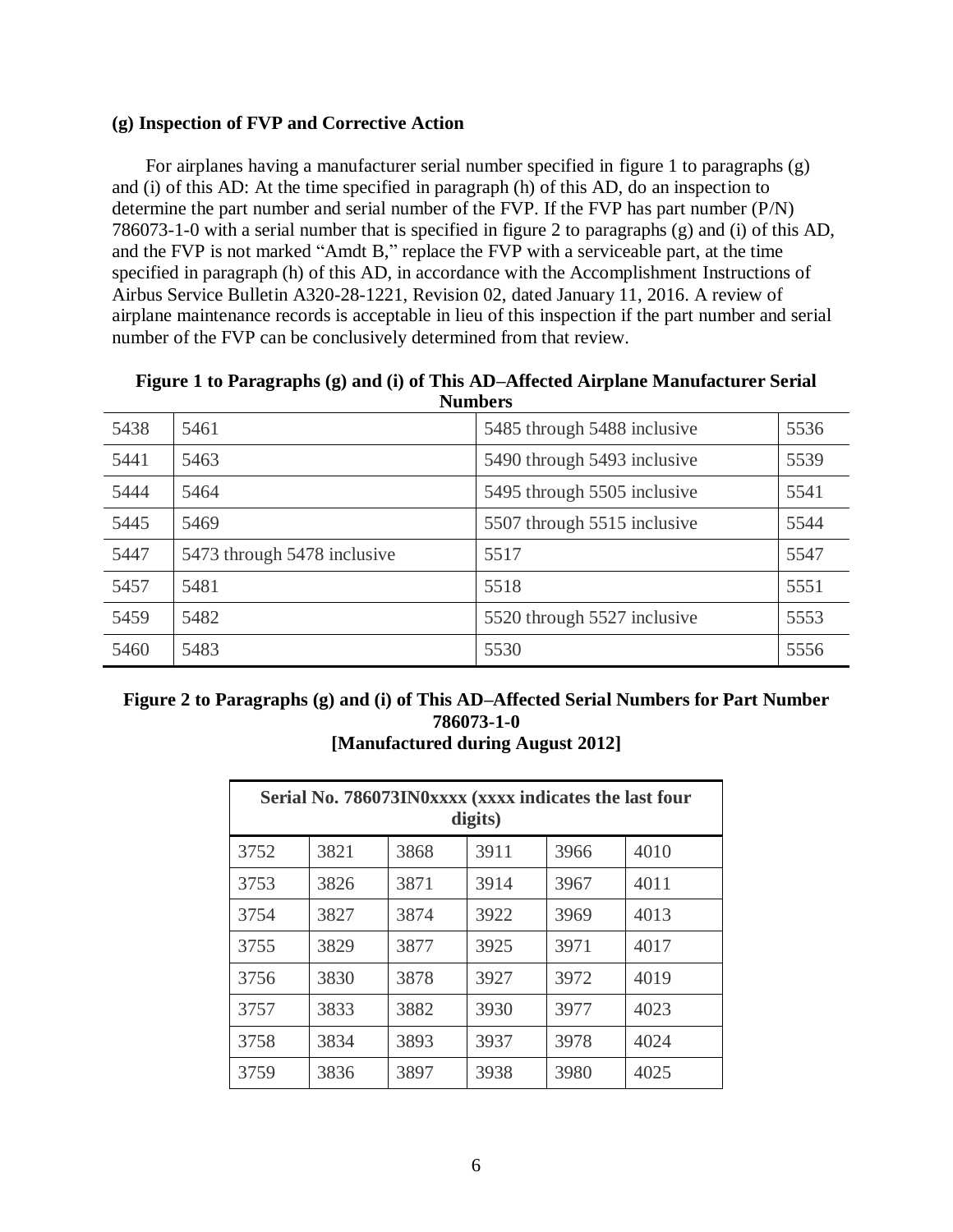| 3760 | 3839 | 3898 | 3940 | 3981 | 4026 |
|------|------|------|------|------|------|
| 3761 | 3840 | 3899 | 3945 | 3982 | 4039 |
| 3787 | 3848 | 3900 | 3946 | 3983 | 4048 |
| 3788 | 3849 | 3901 | 3947 | 3984 | 4065 |
| 3810 | 3850 | 3904 | 3948 | 3985 | 4066 |
| 3812 | 3851 | 3905 | 3951 | 3986 | 4068 |
| 3814 | 3853 | 3906 | 3961 | 3987 | 4070 |
| 3817 | 3859 | 3907 | 3962 | 3996 | 4184 |
| 3819 | 3860 | 3908 | 3964 | 3997 | 4187 |
| 3820 | 3867 | 3910 | 3965 | 4009 | None |

### **(h) Compliance Times for the Requirements of Paragraph (g) of This AD**

Do the actions required by paragraph (g) of this AD at the earliest of the times specified in paragraphs  $(h)(1)$ ,  $(h)(2)$ , and  $(h)(3)$  of this AD, or within 30 days after the effective date of this AD, whichever occurs later.

(1) Before the accumulation of 5,000 total flight cycles after the date of manufacture of the airplane.

(2) Before the accumulation of 7,500 total flight hours after the date of manufacture of the airplane.

(3) Within 30 months after the date of manufacture of the airplane.

### **(i) Exclusion From Actions Required by Paragraph (g) of This AD**

An airplane that does not have a manufacturer serial number specified in figure 1 to paragraphs (g) and (i) of this AD is excluded from the requirements of paragraph (g) of this AD, provided that a FVP having P/N 786073-1-0 with a serial number specified in figure 2 to paragraphs (g) and (i) of this AD has not been installed on that airplane after July 2012. If a FVP having P/N 786073-1-0 with a serial number specified in figure 2 to paragraphs (g) and (i) of this AD is installed, or the serial number cannot be identified: Within 12 months after the effective date of this AD, replace the FVP with a serviceable part, in accordance with the Accomplishment Instructions of Airbus Service Bulletin A320-28-1221, Revision 02, dated January 11, 2016. A review of airplane maintenance records is acceptable if it can be conclusively determined from that review that a FVP having a serial number specified in figure 2 to paragraphs (g) and (i) of this AD has not been installed on that airplane after July 2012.

### **(j) Parts Installation Limitation**

As of the effective date of this AD, a FVP having P/N 786073-1-0 and a serial number listed in figure 2 to paragraphs (g) and (i) of this AD may be installed on any airplane, provided the FVP is marked with "Amdt B."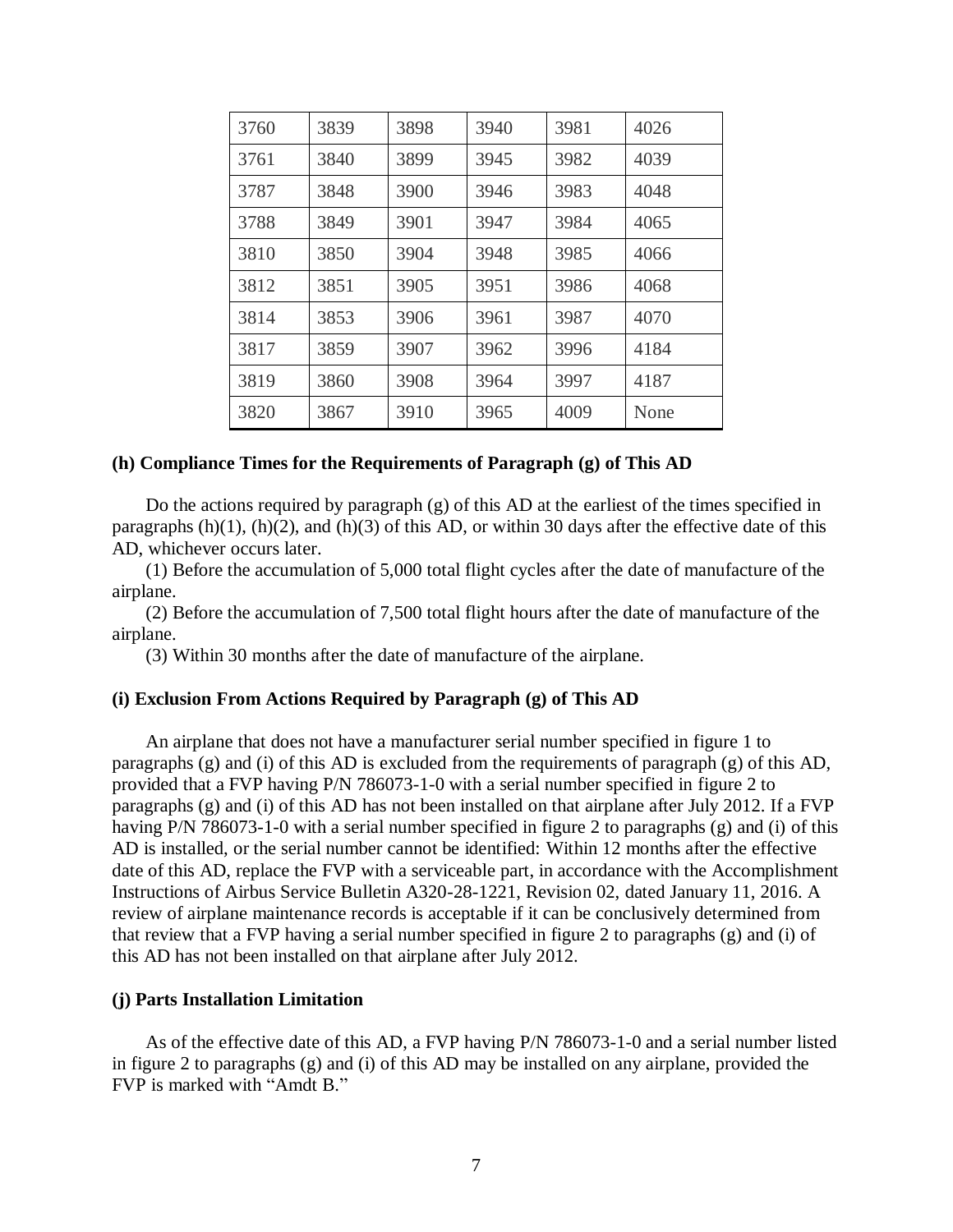#### **(k) Other FAA AD Provisions**

The following provisions also apply to this AD:

(1) Alternative Methods of Compliance (AMOCs): The Manager, International Branch, ANM-116, Transport Airplane Directorate, FAA, has the authority to approve AMOCs for this AD, if requested using the procedures found in 14 CFR 39.19. In accordance with 14 CFR 39.19, send your request to your principal inspector or local Flight Standards District Office, as appropriate. If sending information directly to the International Branch, send it to ATTN: Sanjay Ralhan, Aerospace Engineer, International Branch, ANM-116, Transport Airplane Directorate, FAA, 1601 Lind Avenue SW., Renton, WA 98057-3356; telephone 425-227-1405; fax 425-227- 1149. Information may be emailed to: 9-ANM-116-AMOC-REQUESTS@faa.gov. Before using any approved AMOC, notify your appropriate principal inspector, or lacking a principal inspector, the manager of the local flight standards district office/certificate holding district office.

(2) Contacting the Manufacturer: For any requirement in this AD to obtain corrective actions from a manufacturer, the action must be accomplished using a method approved by the Manager, International Branch, ANM-116, Transport Airplane Directorate, FAA; or the European Aviation Safety Agency (EASA); or Airbus's EASA Design Organization Approval (DOA). If approved by the DOA, the approval must include the DOA-authorized signature.

(3) Required for Compliance (RC): If any service information contains procedures or tests that are identified as RC, those procedures and tests must be done to comply with this AD; any procedures or tests that are not identified as RC are recommended. Those procedures and tests that are not identified as RC may be deviated from using accepted methods in accordance with the operator's maintenance or inspection program without obtaining approval of an AMOC, provided the procedures and tests identified as RC can be done and the airplane can be put back in an airworthy condition. Any substitutions or changes to procedures or tests identified as RC require approval of an AMOC.

### **(l) Related Information**

Refer to Mandatory Continuing Airworthiness Information (MCAI) EASA Airworthiness Directive 2016-0114, dated June 15, 2016; corrected June 23, 2016; for related information. This MCAI may be found in the AD docket on the Internet at http://www.regulations.gov by searching for and locating Docket No. FAA-2015-7526.

### **(m) Material Incorporated by Reference**

(1) The Director of the Federal Register approved the incorporation by reference (IBR) of the service information listed in this paragraph under 5 U.S.C. 552(a) and 1 CFR part 51.

(2) You must use this service information as applicable to do the actions required by this AD, unless this AD specifies otherwise.

(i) Airbus Service Bulletin A320-28-1221, Revision 02, dated January 11, 2016.

(ii) Reserved.

(3) For service information identified in this AD, contact Airbus, Airworthiness Office– EIAS, 1 Rond Point Maurice Bellonte, 31707 Blagnac Cedex, France; telephone +33 5 61 93 36